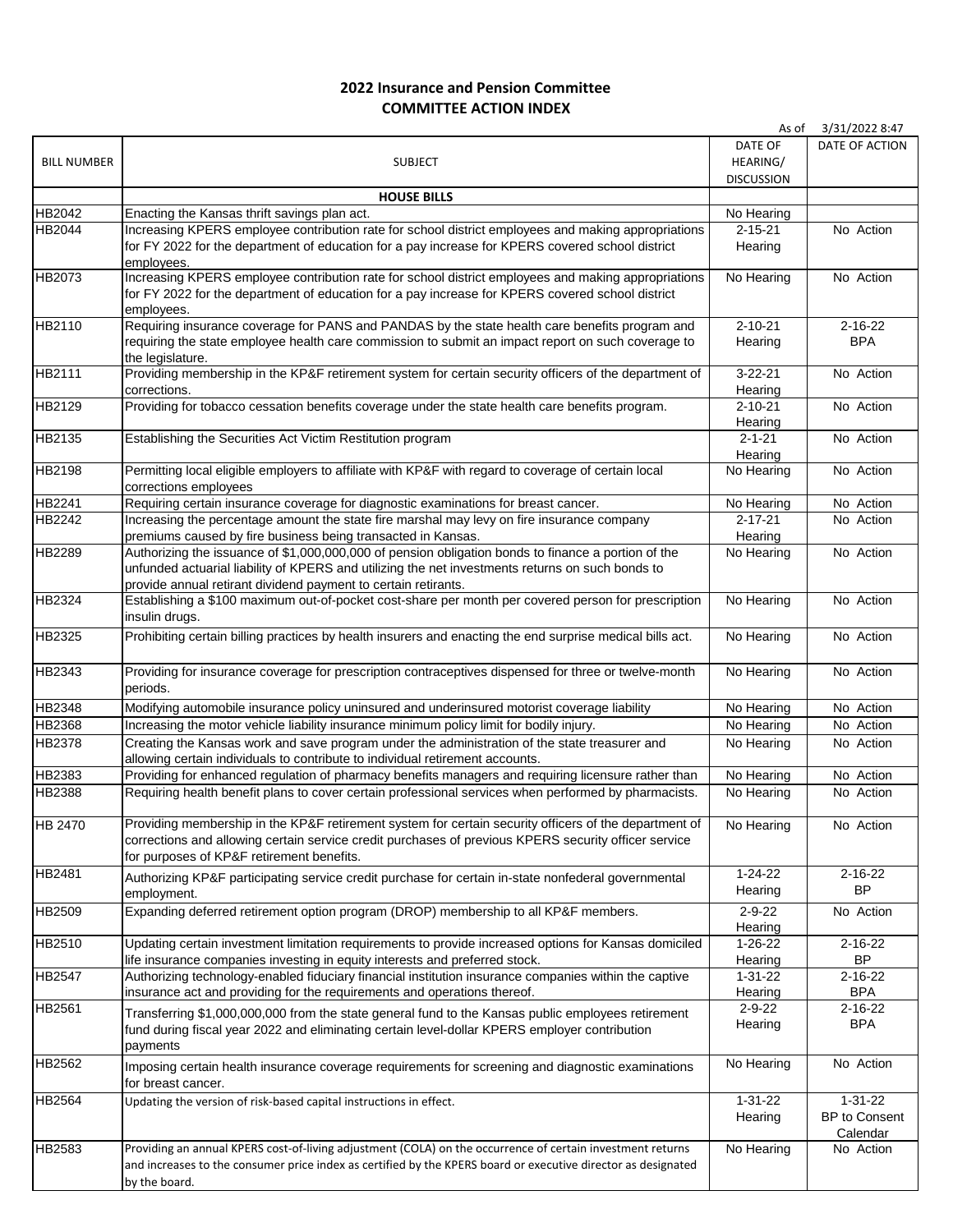| HB2584       | Providing a post-retirement cost-of-living adjustment for certain KPERS retirants.                                                                                                                                                                                                                                                                                                                                                                                                  | No Hearing                           | No Action                                                                      |
|--------------|-------------------------------------------------------------------------------------------------------------------------------------------------------------------------------------------------------------------------------------------------------------------------------------------------------------------------------------------------------------------------------------------------------------------------------------------------------------------------------------|--------------------------------------|--------------------------------------------------------------------------------|
| HB2586       | Enacting the Kansas work and save program act, allowing certain individuals to contribute to individual<br>retirement accounts and providing administrative duties and powers of the state treasurer regarding<br>such program.                                                                                                                                                                                                                                                     | $2 - 9 - 22$<br>Hearing              | No Action                                                                      |
| HB2593       | Reducing the KPERS working after retirement employer contribution rate to only the statutory rate and<br>decreasing the waiting period to 60 days for certain retirants employed by a school district for a period ending<br>June 30, 2024.                                                                                                                                                                                                                                         | $2 - 14 - 22$<br>Hearing             | No Action                                                                      |
| HB2612       | Authorizing a self-funded cost-of-living adjustment retirement benefit option for certain members of KPERS.                                                                                                                                                                                                                                                                                                                                                                         | $2 - 14 - 22$<br>Hearing             | No Action                                                                      |
| HB2635       | Adopting the national association of insurance commissioner's amendments to the unfair trade practices act<br>excluding commercial property and casualty insurance producers, brokers and insurers from prohibitions on<br>giving rebates as an inducement to sales.                                                                                                                                                                                                                | $2 - 16 - 22$<br>Hearing<br>Canceled | No Action                                                                      |
| HB2637       | Establishing an exemption for certain physicians and other providers from certain health maintenance<br>organization preauthorization requirements                                                                                                                                                                                                                                                                                                                                  | No Hearing                           | No Action                                                                      |
| HB2638       | Adding automobile windshield repair and replacement to services covered by service contracts.                                                                                                                                                                                                                                                                                                                                                                                       | No Hearing                           | No Action                                                                      |
| HB2639       | Reducing the KPERS working after retirement waiting period to 30 days for all retirants for a period ending June<br>30, 2023.                                                                                                                                                                                                                                                                                                                                                       | $2 - 14 - 22$<br>Hearing             | 3/16/22<br><b>BPA</b>                                                          |
| HB2687       | Eliminating certain level-dollar KPERS employer contribution payments.                                                                                                                                                                                                                                                                                                                                                                                                              | No Hearing                           | No Action                                                                      |
| HB2713       | Providing membership in the KP&F retirement system for certain security officers of the department of<br>corrections and for certain law enforcement officers and employees of the Kansas department of wildlife and<br>parks.                                                                                                                                                                                                                                                      | No Hearing                           | No Action                                                                      |
| HB2733       | Enacting the pharmacy benefits manager licensure act and requiring licensure rather than registration of such<br>entities.                                                                                                                                                                                                                                                                                                                                                          | $3-14-22$<br>Hearing                 | 3-14-22 Contents<br>of HB2733 moved<br>to SB28                                 |
| HB2742       | Providing a post-retirement dividend payment to certain retirants and making appropriations for KPERS for<br>fiscal year 2023 for such payment.                                                                                                                                                                                                                                                                                                                                     | No Hearing                           | No Action                                                                      |
|              | <b>SENATE BILLS</b>                                                                                                                                                                                                                                                                                                                                                                                                                                                                 |                                      | 3-14-22 BP                                                                     |
| <b>SB28</b>  | Updating the national association of insurance commissioners credit for reinsurance model law, the<br>insurance holding company act and codifying the credit for reinsurance model regulation.                                                                                                                                                                                                                                                                                      | $3 - 14 - 21$<br>Hearing             | Contents removed<br>& replaced with<br>HB2733 as<br>ammended as HS<br>for SB28 |
| <b>SB199</b> | Providing for short-term, limited-duration health plans.                                                                                                                                                                                                                                                                                                                                                                                                                            | $2 - 7 - 22$<br>Hearing              | $2 - 21 - 22$<br><b>BPA</b>                                                    |
| SB265        | Providing a KPERS death and long-term disability employer contribution moratorium                                                                                                                                                                                                                                                                                                                                                                                                   | No Hearing                           | No Action                                                                      |
| SB290        | Increasing healthcare stabilization fund minimum professional liability insurance coverage<br>requirements, changing the membership of the board of governors of such fund and adding options<br>and increasing time for service of process thereon.                                                                                                                                                                                                                                | No Hearing                           | No Action                                                                      |
| SB331        | Updating the version of risk-based capital instructions in effect.                                                                                                                                                                                                                                                                                                                                                                                                                  | $3 - 2 - 22$<br>Hearing              | $3 - 7 - 22$<br><b>BPA</b>                                                     |
| SB335        | Exempting certain business entities that provide health insurance in the state but are not subject to the<br>jurisdiction of the commissioner of insurance from payment of the annual premium tax.                                                                                                                                                                                                                                                                                  | $3 - 2 - 22$<br>Hearing              | $3 - 7 - 22$<br><b>BP</b>                                                      |
| SB336        | Updating certain investment limitation requirements to provide increased options for Kansas domiciled life<br>insurance companies investing in equity interests and preferred stock.                                                                                                                                                                                                                                                                                                | $3 - 9 - 22$<br>Hearing              | $3 - 9 - 22$<br>BP.                                                            |
| SB377        | Authorizing technology-enabled fiduciary financial institution insurance companies within the captive insurance<br>act and providing for the requirements and operations thereof.                                                                                                                                                                                                                                                                                                   | $3-9-22$<br>Hearing                  | $3-16-22$<br><b>BPA</b>                                                        |
| SB392        | Terminating the transfer of remaining unencumbered moneys in the securities act fee fund exceeding \$50,000<br>to the state general fund.                                                                                                                                                                                                                                                                                                                                           | $3 - 7 - 22$<br>Hearing              | $3 - 7 - 22$<br>BP                                                             |
| SB399        | Adding maternity centers to the definition of healthcare provider for purposes of the healthcare insurance<br>provider availability act.                                                                                                                                                                                                                                                                                                                                            | $3-14-22$<br>Hearing                 | $3-14-22$<br>BP                                                                |
| SB421        | Transferring \$253,866,022 from the state general fund to the Kansas public employees retirement fund during<br>fiscal year 2022 and eliminating certain level-dollar KPERS employer contribution payments.                                                                                                                                                                                                                                                                         | $3 - 7 - 22$<br>Hearing              | $3 - 7 - 22$<br><b>BPA</b>                                                     |
| <b>SB448</b> | Adopting the national association of insurance commissioner's amendments to the unfair trade practices act<br>excluding commercial property and casualty insurance producers, brokers and insurers from prohibitions on<br>giving rebates as an inducement to sales.                                                                                                                                                                                                                | $3 - 9 - 22$<br>Hearing              | $3-14-22$<br><b>BP</b>                                                         |
| SB450        | Sub for SB 450 by Committee on Financial Institutions and Insurance: Eliminating the crediting to the Kansas<br>public employees retirement fund of 80% of the proceeds from the sale of surplus real estate, authorizing state<br>educational institutions to sell and convey real property given to such state educational institutions as an<br>endowment, bequest or gift and authorizing the state board of regents to adopt policies relating to such sale<br>and conveyance. | $3-16-22$<br>Hearing                 | $3-16-22$<br><b>BPA</b>                                                        |
| SB523        | Authorizing certain transfers from the state general fund to the Kansas public employees retirement fund in<br>fiscal years 2022 and 2023 and requiring state finance council approval for such fiscal year 2023 transfers.                                                                                                                                                                                                                                                         | $3-16-22$<br>Hearing                 | No Action                                                                      |
|              |                                                                                                                                                                                                                                                                                                                                                                                                                                                                                     |                                      |                                                                                |